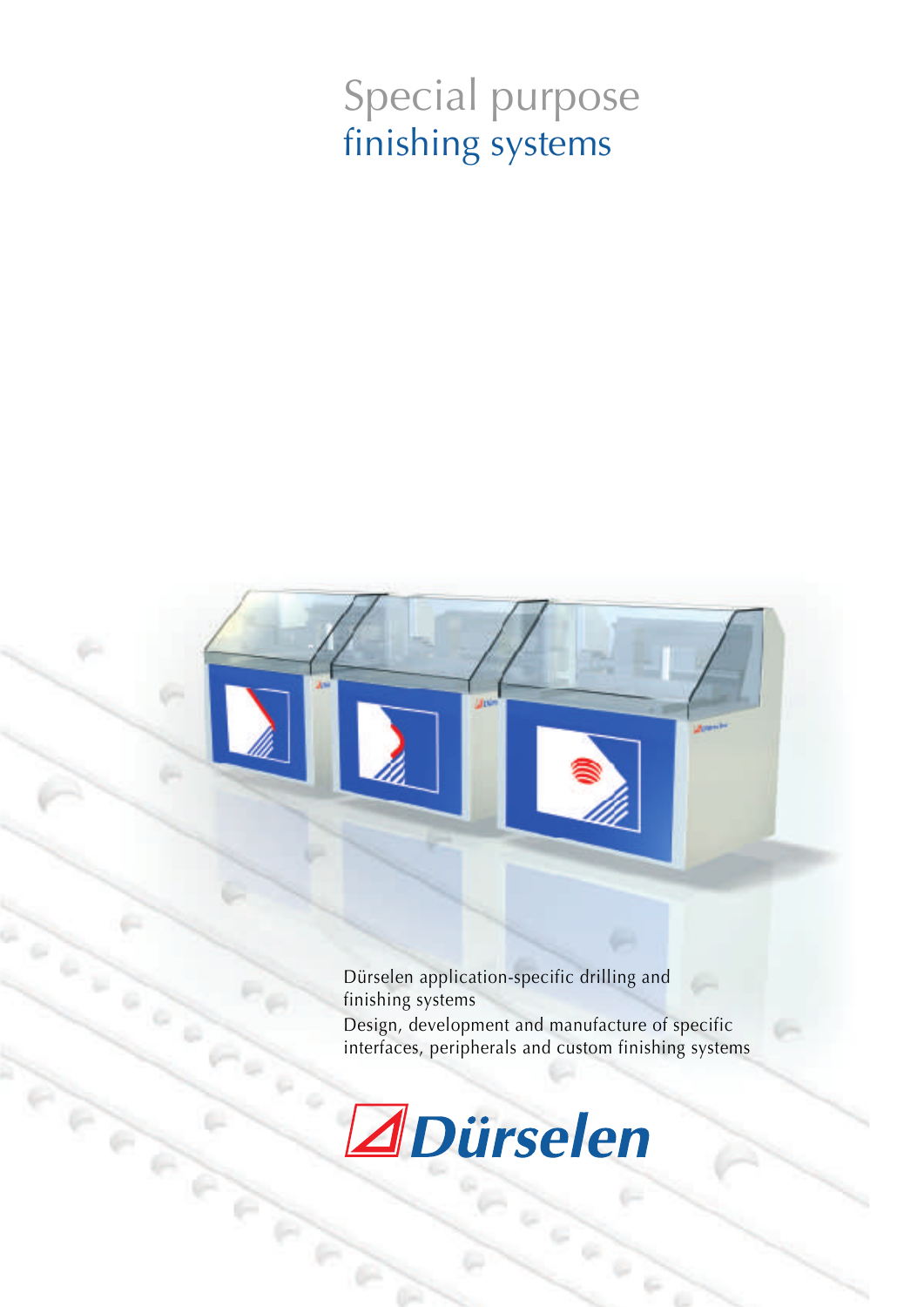#### **Dürselen offers practical and cost effective solutions for specific applications**

The Dürselen range of standard paper drilling systems includes models for many different applications and capacity requirements. For work outside these standard applications, Dürselen develops application-specific solutions. **For example …**

**… drilling platform PB.01 STE, equipped with a 7-spindle-head and six standard heads (fig. 1).** With the programmable sliding table PB.01 STE can be used for several applications without the need for a re-set:

.. to the left air navigation maps are drilled with a seven hole pattern the 7-spindle-head allows narrow distances between holes (down to 19.05 mm  $/3/4$ ") in a single stroke.

.. to the right six standard heads are set for spiral or twin wire binding patterns using multiple strokes and a programmed sliding table movement. The extended travel of the sliding table (fig.2) allows both applications without re-setting.

**… drilling platform PB.05 for drilling large paper sizes before cutting (fig. 3).** This machine drills large sheets (up to 1,050 x 1,050 mm / 42" x 42"), printed with multiple images, such as tags. It is also successfully used for endorsement of misprints such as banknotes and stamps. Using the PB.05 with a programmable back stop the pile is repositioned automatically for the next row after each drilling stroke. Drilling sheets



before cutting increases productivity substantially and eliminates manual handling of small piles. An air table allows easy handling of heavy piles. For asymmetric hole patterns, two freely programmable drill heads can be used for X-Y controlled positioning. The cost-effective production and the reduced handling with the PB.05 lead to short payback periods and high return on investment.

**… drilling platform PB.06 for large sheets with asymmetric hole patterns, for example Flip-Charts.** Depending on the hole pattern, either directly driven drill heads or standard drill heads produce the hanging patterns required. A large air table allows easy handling of heavy piles.

**… "Cut-o-Drill" paper drilling integrated in a Perfecta guillotine (fig. 4).** The "Cut-o-Drill" drills large sheets before cutting. The back gauge of the guillotine doubles as the back stop for the drill and positions the pile beneath the drilling beam.

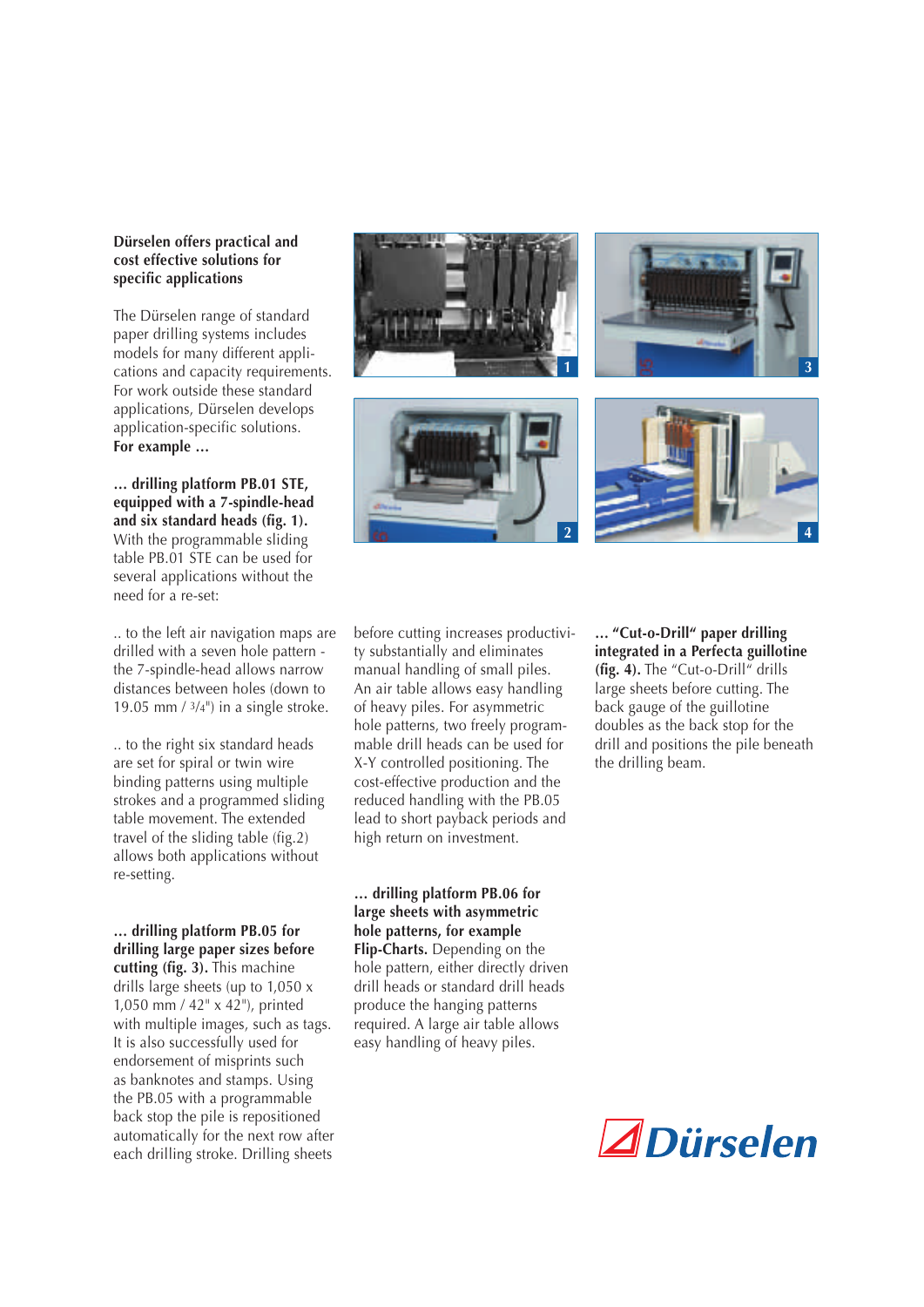## Special purpose finishing systems



Dürselen drills can be used in-line with other finishing equipment. This requires development of interfaces between systems. Work flow, capacities, speed differences, orientation and available footprint influence individual solution design. Dürselen develop and build the interfaces, handling and peripheral units required to link equipment in practical, operationally efficient finishing systems, turning and controlling work flows as required. **For example...**

#### **… automated drilling system using twin PB.09 drilling stations for narrow hole separation using standard heads (fig. 5 and 6).**

This finishing system operates on three shifts in a production line for personal organisers. The stations drill the seven hole pattern using 3 and 4 drilling heads respectively. Dürselen designed and manufactured the entire system including the interfacing with upstream equipment and curved belt delivery.

**… cut and drill system PB.07-S01 for loose leaf production from glued signatures,** after 3-knife-trimming. The system (fig. 7) comprises two horizontal cutting stations, jogger and drilling station. After the glue is cut off, piles are jogged and trimmed to final size to be followed by drilling on a horizontal drilling unit. The PB.07-S01 output capacity is 700 (50 mm high) piles an hour.